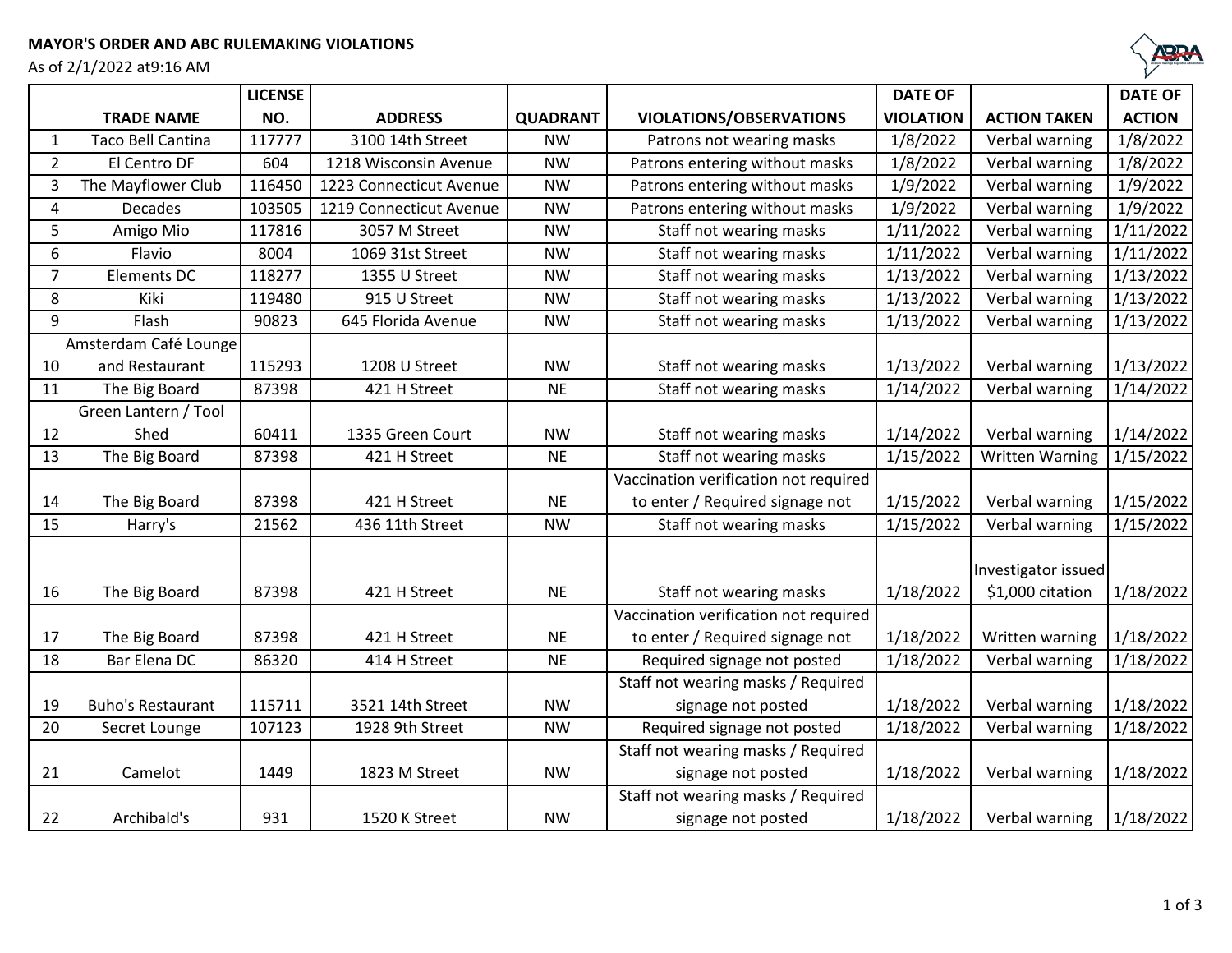## **MAYOR'S ORDER AND ABC RULEMAKING VIOLATIONS**

As of 2/1/2022 at9:16 AM



|                 |                             | <b>LICENSE</b> |                          |                 |                                       | <b>DATE OF</b>   |                     | <b>DATE OF</b> |
|-----------------|-----------------------------|----------------|--------------------------|-----------------|---------------------------------------|------------------|---------------------|----------------|
|                 | <b>TRADE NAME</b>           | NO.            | <b>ADDRESS</b>           | <b>QUADRANT</b> | <b>VIOLATIONS/OBSERVATIONS</b>        | <b>VIOLATION</b> | <b>ACTION TAKEN</b> | <b>ACTION</b>  |
|                 | The Good Guys               |                |                          |                 | Staff not wearing masks / Required    |                  |                     |                |
| 23              | Restaurant                  | 899            | 2311 Wisconsin Avenue    | <b>NW</b>       | signage not posted                    | 1/18/2022        | Verbal warning      | 1/18/2022      |
|                 |                             |                |                          |                 | Staff not wearing masks / Vaccination |                  |                     |                |
|                 |                             |                |                          |                 | verification not required to enter /  |                  | Investigator issued |                |
| 24              | The Big Board               | 87398          | 421 H Street             | <b>NE</b>       | Required signage not posted           | 1/20/2022        | \$1,000 citation    | 1/20/2022      |
| 25              | Café Citron                 | 60138          | 1343 Connecticut Avenue  | <b>NW</b>       | Staff not wearing masks               | 1/20/2022        | Verbal warning      | 1/20/2022      |
| 26              | Bar Elena DC                | 86320          | 414 H Street             | <b>NE</b>       | Staff not wearing masks               | 1/21/2022        | Verbal warning      | 1/21/2022      |
|                 |                             |                |                          |                 |                                       |                  |                     |                |
|                 | Mythology, Lore, & Dirty    |                |                          |                 | Staff not wearing masks / Vaccination |                  |                     |                |
| 27              | Water/Beetle House DC       | 95033          | 816 H Street             | <b>NE</b>       | verification not required to enter    | 1/21/2022        | Verbal warning      | 1/21/2022      |
| 28              | H Street Country Club       | 76649          | 1335 H Street            | <b>NE</b>       | Staff not wearing masks               | 1/21/2022        | Verbal warning      | 1/21/2022      |
|                 |                             |                |                          |                 | Vaccination verification not required |                  |                     |                |
|                 | Pearl Dive Oyster           |                |                          |                 | to enter/ID not checked of patrons    |                  |                     |                |
| 29              | Palace/Blackjack            | 85382          | 1216 14th Street         | <b>NW</b>       | over 18 years of age                  | 1/22/2022        | Verbal warning      | 1/22/2022      |
|                 |                             |                |                          |                 | Vaccination verification not required |                  |                     |                |
| 30              | Red Lounge                  | 76011          | 2013 14th Street         | <b>NW</b>       | to enter                              | 1/22/2022        | Verbal warning      | 1/22/2022      |
|                 |                             |                |                          |                 |                                       |                  | A case will be      |                |
|                 |                             |                |                          |                 | Staff not wearing masks / Vaccination |                  | drafted for ABC     |                |
| 31              | The Big Board               | 87398          | 421 H Street             | <b>NE</b>       | verification not required to enter    | 1/22/2022        | Board review        | 1/22/2022      |
| $\overline{32}$ | Café Citron                 | 60138          | 1343 Connecticut Avenue  | <b>NW</b>       | Staff not wearing masks               | 1/22/2022        | Written warning     | 1/22/2022      |
| 33              | Mirror Lounge               | 111950         | 1920 9th Street          | <b>NW</b>       | Staff not wearing masks               | 1/22/2022        | Verbal warning      | 1/22/2022      |
|                 |                             |                |                          |                 |                                       |                  |                     |                |
|                 |                             |                |                          |                 | Staff not wearing masks / Vaccination |                  |                     |                |
|                 |                             |                |                          |                 | verification not required to enter /  |                  |                     |                |
| 34              | <b>Empire Lounge</b>        | 110702         | 1909 9th Street          | <b>NW</b>       | Patrons entering without masks        | 1/23/2022        | Verbal warning      | 1/23/2022      |
| 35              | <b>Buho's Restaurant</b>    | 115711         | 3521 14th Street         | <b>NW</b>       | Staff not wearing masks               | 1/24/2022        | Written warning     | 1/24/2022      |
| 36              | El Nuevo Migueleno          | 75403          | 1721 Columbia Road       | <b>NW</b>       | Staff not wearing masks               | 1/24/2022        | Verbal warning      | 1/24/2022      |
|                 |                             |                |                          |                 |                                       |                  |                     |                |
|                 |                             |                |                          |                 | Staff not wearing masks / Vaccination |                  |                     |                |
|                 | Junction Bistro, Bar, and   |                |                          |                 | verification not required to enter /  |                  |                     |                |
| 37              | Bakery                      | 116122         | 238 Massachusetts Avenue | <b>NE</b>       | Patrons entering without masks        | 1/24/2022        | Verbal warning      | 1/24/2022      |
| 38              | <b>Charlie Palmer Steak</b> | 60654          | 101 Constitution Avenue  | <b>NW</b>       | Staff not wearing masks               | 1/24/2022        | Verbal warning      | 1/24/2022      |